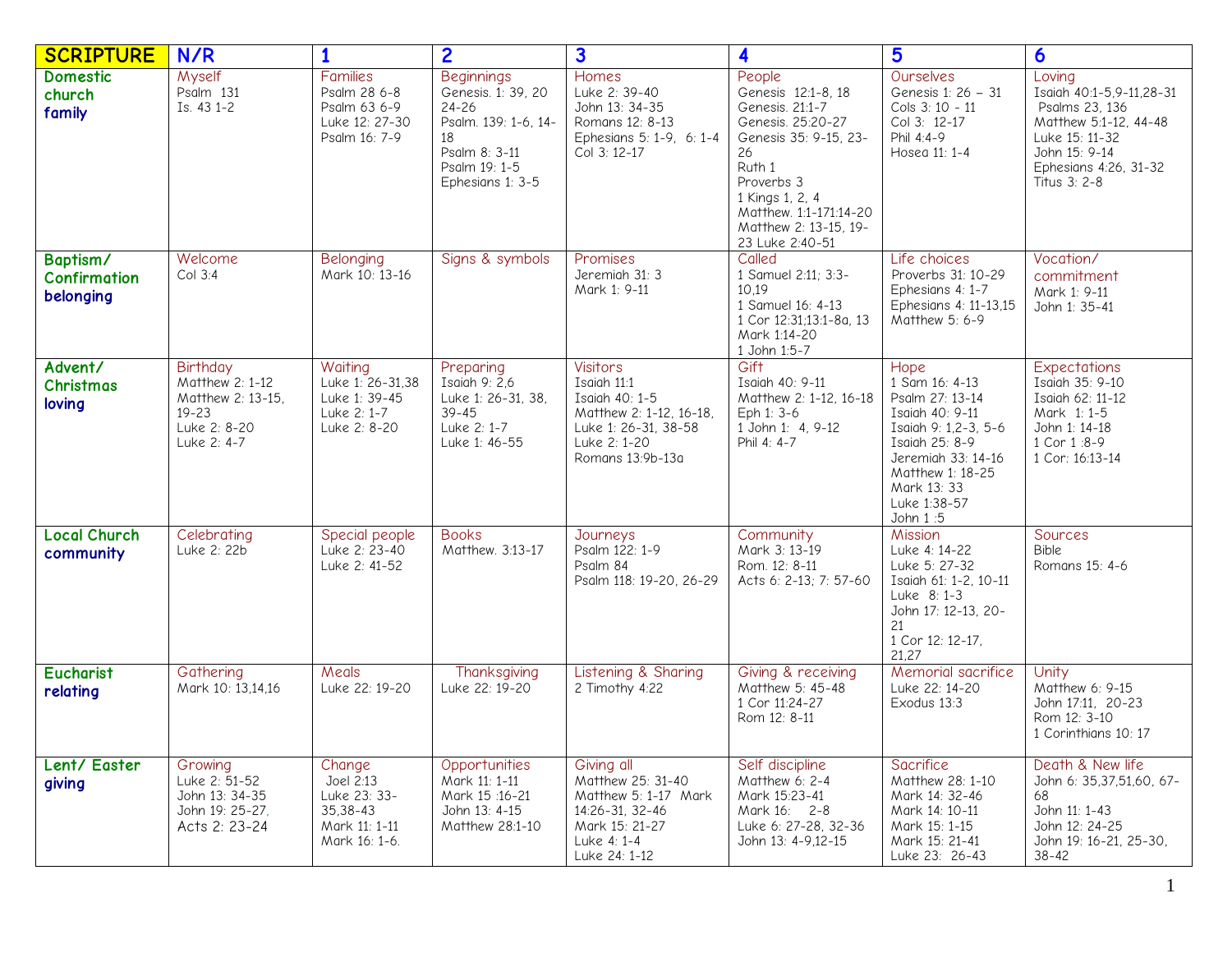|                                         |                                                               |                                                                                   |                                                                                                                                                                     | Luke 24: 1-12                                                                                                            |                                                                                                      | Luke 22: 39-48<br>John 13: 34-35<br>John 20:1-10                                                                                        | John 20: 1-8                                                                                                           |
|-----------------------------------------|---------------------------------------------------------------|-----------------------------------------------------------------------------------|---------------------------------------------------------------------------------------------------------------------------------------------------------------------|--------------------------------------------------------------------------------------------------------------------------|------------------------------------------------------------------------------------------------------|-----------------------------------------------------------------------------------------------------------------------------------------|------------------------------------------------------------------------------------------------------------------------|
| Pentecost<br>serving                    | Good news<br>Acts 2 1-4                                       | Holidays &<br>Holydays<br>John 14: 26<br>John 13:33;<br>$14:18$ .<br>Acts 2: 1-4  | Spread the Word<br>Luke 24: 48-52<br>Luke 24 1-9<br>John 13: 33<br>John 14: 15, 18, 26.<br>John 16: 5,7,13<br>Act 2: 1-4<br>I Thess 4: 13-14. 18<br>Romans 8: 22-28 | Energy<br>Isaiah $11:2$<br>Matt 28:1-10<br>John 16: 5-7<br>Acts 2: 1-18, 43,<br>Acts 1:6-11<br>1 Corinthians 12: 4-8, 11 | New life<br>Acts $4:1-26$<br>Acts 2: 1-18<br>Acts 8: 26-30, 34-38<br>2 Cor 6: 3-10                   | Transformation<br>Gal: 5: 16-17, 22-23<br>Luke 24: 13-35<br>Acts 2: 32-39, 41-42<br>Acts 22:6-16<br>Rom 8:14-17                         | Witnesses<br>Matthew 28: 16-20<br>Luke 24: 44-49<br>Acts 1: 6-14<br>Acts 6: 6 - 7:6<br>Act 16: 11-15<br>Ephesians 2:10 |
| <b>Reconciliation</b><br>Inter-relating | Friends<br>Joel 2:13<br>Mark 6: 6-7, 30-<br>32 John 13: 34-35 | Being sorry<br>Isaiah 58: 9-11<br>Luke 5: 27-31<br>John 13: 34-35<br>Luke 19:1-10 | <b>Rules</b><br>Matthew 18: 21-22<br>John 15: 12<br>Col 3: 10-17                                                                                                    | Choices<br>Matthew 21: 28-31<br>Luke 15: 11-20<br>1 Thess 5: 12-18                                                       | <b>Building bridges</b><br>Matthew 5: 23-24<br>Mark 12: 30-31<br>Luke 15: 3-7<br>Col 3: 12-15        | Freedom &<br>Responsibility<br>Exodus 20: 1-17<br>Deut'y 6: 4-9<br>Isaiah 58: 3-8<br>Amos 5:14-15<br>Matthew $5:1-17$<br>Mark 12: 28-31 | Healing<br>Mark 6: 13<br>Luke 18: 35-43 -<br>Luke 10: 30-37<br>James 5: 14-15                                          |
| <b>Universal</b><br>Church<br>world     | Our world<br>Genesis 1: 3,9,20,24-<br>26                      | Neighbours<br>Psalm 18: 1-5<br>Isaiah 12: 4-6<br>Mark 6: 30-32<br>Luke 10: 25-37  | <b>Treasures</b><br>Genesis 1:3, 9, 20,<br>$24 - 26$<br>Isaiah 41: 17-18<br>Psalm 19: 1-6<br>Psalm 147: 4-5, 8-<br>$9.15 - 18$<br>Luke 12: 27-28.                   | Special places<br>Psalm 24:1<br>Matthew 5: 1-2<br>Matthew 2: 23<br>Mark 1:9<br>Luke 2:11<br>Luke 2: 41, 46<br>Romans 5:5 | God's people<br>Col 3:12-13<br>Romans 12: 4-51 Cor<br>$12: 4-30$<br>1 Thess 5: 14-15<br>1 John 3:1-3 | Stewardship<br>Genesis 1: 1-25<br>Lev 19:9-10, 26-31<br>Psalm 104<br>Isaiah 1:7<br>Luke 12: 32-34                                       | Common good<br>Micah 6: 8<br>Matthew 5: 1-17<br>Matthew 25: 31-40:<br>Luke 4: 14-22                                    |
| <b>Judaism</b>                          | <b>Hanukkah</b><br>1 Maccabees 4: 36-<br>51                   | Abraham &<br>Moses<br>Genesis 12:<br>1.2.5.15.<br>Genesis 15:5<br>Exodus 2-3, 12  | Shabbat<br>Genesis 1: 26-<br>$28, 2:1-3$<br>Deut. 6: 4-9                                                                                                            | Synagogue                                                                                                                | Torah<br>Genesis<br>Exodus<br>Lev.<br>Numbers<br>Deut.<br>Genesis 24: 10-20<br>Exodus 3: 1-12        | Passover<br>Exodus 4,12:14-17<br>Deut. 6:4-9,                                                                                           | Rosh Hashanah, Yom<br>Kippur<br>Leviticus 23:23-25<br>The Book of Jonah                                                |

| Scripture | Reference       | Theme           | <b>Topic</b> | <b>Year group</b> |
|-----------|-----------------|-----------------|--------------|-------------------|
| The Bible | All books       | Local Church    | Sources      |                   |
| Genesis   | 1: 3,9,20,24-26 | Domestic Church | Beginnings   |                   |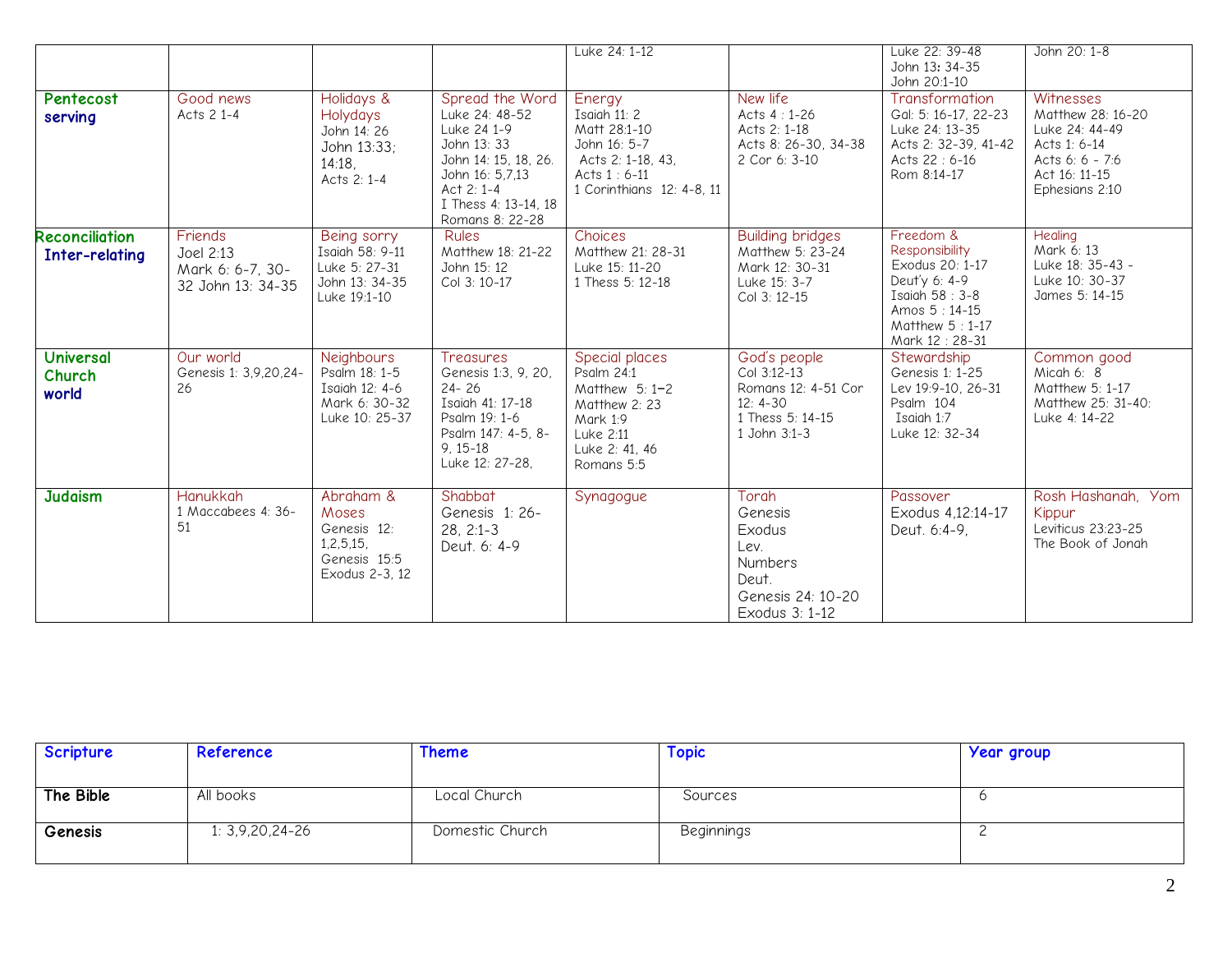|               | 1:                              | Universal Church           | Our World                   | N/R                            |
|---------------|---------------------------------|----------------------------|-----------------------------|--------------------------------|
|               | $1: 3,9,20,24-26$               | Universal Church           | Treasures                   | $\overline{2}$                 |
|               | $1:26-31$                       | Domestic Church            | Ourselves                   | 5                              |
|               | $1: 1 - 25$                     | Universal Church           | Stewardship                 | $\overline{5}$                 |
|               | $1: 26 - 28, 2:1 - 3$           | Judaism                    | Shabbat                     | $\overline{2}$                 |
|               | $12: 1 - 8, 18$<br>12:1, 2,5,15 | Domestic Church<br>Judaism | People<br>Abraham and Moses | $\overline{4}$<br>$\mathbf{1}$ |
|               | 15:5                            | Judaism                    | Abraham and Moses           | $\overline{1}$                 |
|               | $21:1 - 7$                      | Domestic Church            | People                      | $\overline{4}$                 |
|               | $24:10-20$                      | Judaism                    | Torah                       | $\overline{4}$                 |
|               | 25:19                           | Domestic Church            | People                      | $\overline{4}$                 |
|               | 35: 9-15, 23-26                 | Domestic Church            | People                      | $\overline{4}$                 |
| <b>Exodus</b> | $2-3, 12$                       | Judaism                    | Abraham and Moses           | $\mathbf{1}$                   |
|               |                                 |                            |                             |                                |
|               | $3:1-12$                        | Judaism                    | Torah                       | $\overline{4}$                 |
|               | 4:12                            | Judaism                    | The Passover                | $\overline{5}$                 |
|               | $12:15 - 28$                    | Judaism                    | The Passover                | $\overline{5}$                 |
|               | 13.3                            | Eucharist                  | Memorial sacrifice          | $\overline{5}$                 |
|               | $20:1 - 17$                     | Reconciliation             | Freedom and Responsibility  | $\overline{5}$                 |
|               |                                 |                            |                             |                                |
| Leviticus     | $9: 9 - 1026 - 31$              | Universal Church           | Stewardship                 | 5                              |
|               | $23:23-25$                      | Judaism                    | Rosh Hashanah               | 6                              |
|               |                                 |                            |                             |                                |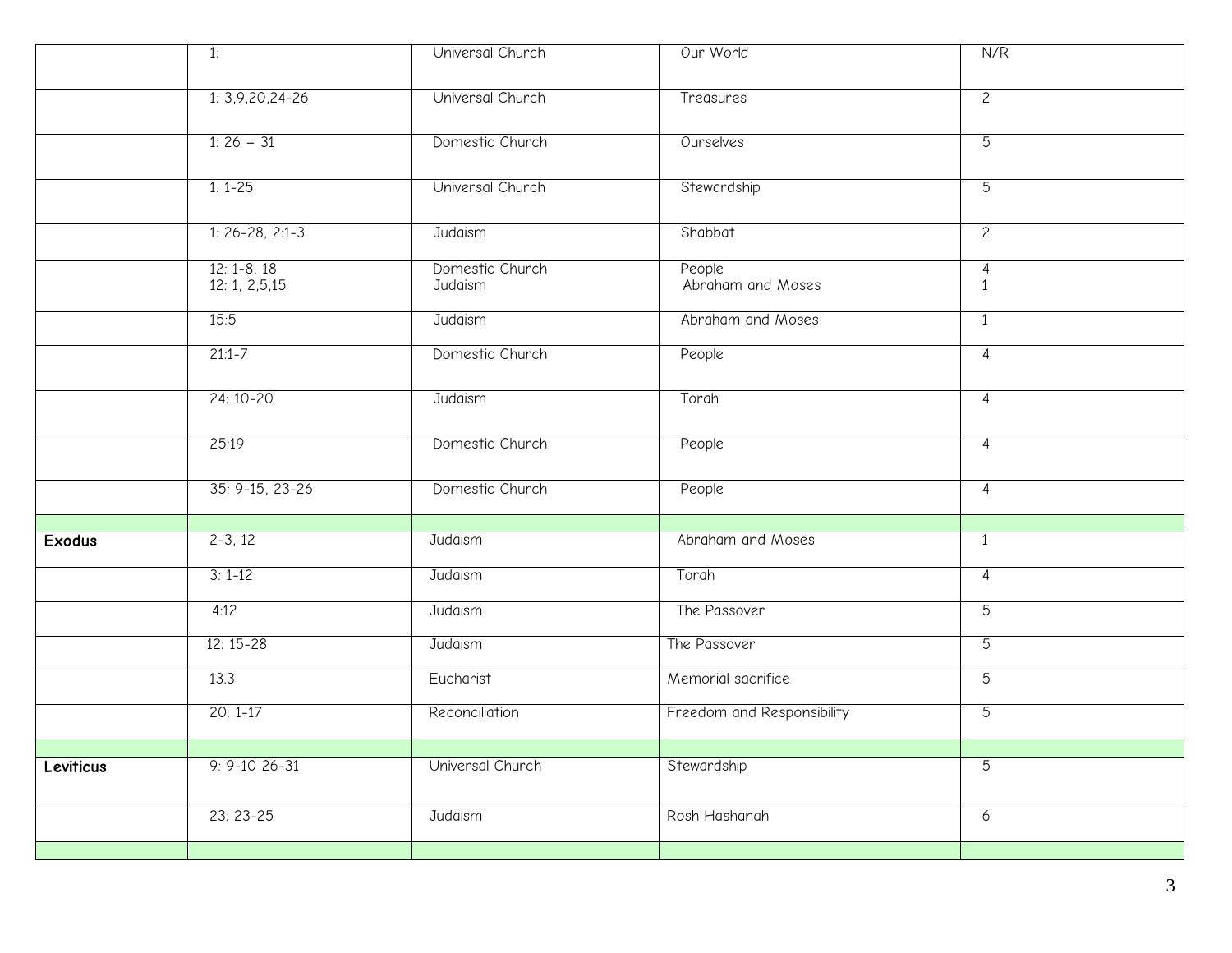| Deuteronomy | $6: 4-9$           | Judaism<br>Judaism          | Shabbat<br>Passover        | $\overline{c}$<br>5 |
|-------------|--------------------|-----------------------------|----------------------------|---------------------|
|             | $6: 4-9$           | Reconciliation              | Freedom and Responsibility | $\overline{5}$      |
|             | $10:12 - 13$       | Reconciliation              | Freedom and Responsibility | $\overline{5}$      |
|             |                    |                             |                            |                     |
| Ruth        | $1 + 2$            | Domestic Church             | People                     | $\overline{4}$      |
|             |                    |                             |                            |                     |
| 1 Samuel    | $2:11, 3:3-10, 19$ | <b>Baptism Confirmation</b> | Called                     | 4                   |
|             | $16:4-13$          | <b>Baptism Confirmation</b> | Called                     | $\overline{4}$      |
| 1 Kings     | $2 - 4:$           | Domestic Church             | People                     | 4                   |
|             |                    |                             |                            |                     |
| 1 Maccabees | $4:36-51$          | Judaism                     | Hannukah                   | N/R                 |
|             |                    |                             |                            |                     |
| Psalms      | $8:3-11$           | Domestic Church             | <b>Beginnings</b>          | $\overline{c}$      |
|             | 104                | Universal Church            | Stewardship                | $\overline{5}$      |
|             | $16:7-9$           | Domestic Church             | Families                   | $\mathbf{1}$        |
|             | $18:1-5$           | Universal Church            | Neighbours                 | $\mathbf{1}$        |
|             | $19:1-5$           | Domestic Church             | <b>Beginnings</b>          | $\overline{2}$      |
|             | $19:1-5$           | Universal Church            | Treasures                  | $\mathsf{S}$        |
|             | 23                 | Domestic Church             | Loving                     | 6                   |
|             | 24:1               | Universal Church            | Special places             | 3                   |
|             | $27:13-14$         | Advent/Christmas            | Hope                       | C                   |
|             | $28:6-8$           | Domestic Church             | Families                   | $\mathbf{1}$        |
|             | $63:6-9$           | Domestic Church             | Families                   | $\mathbf{1}$        |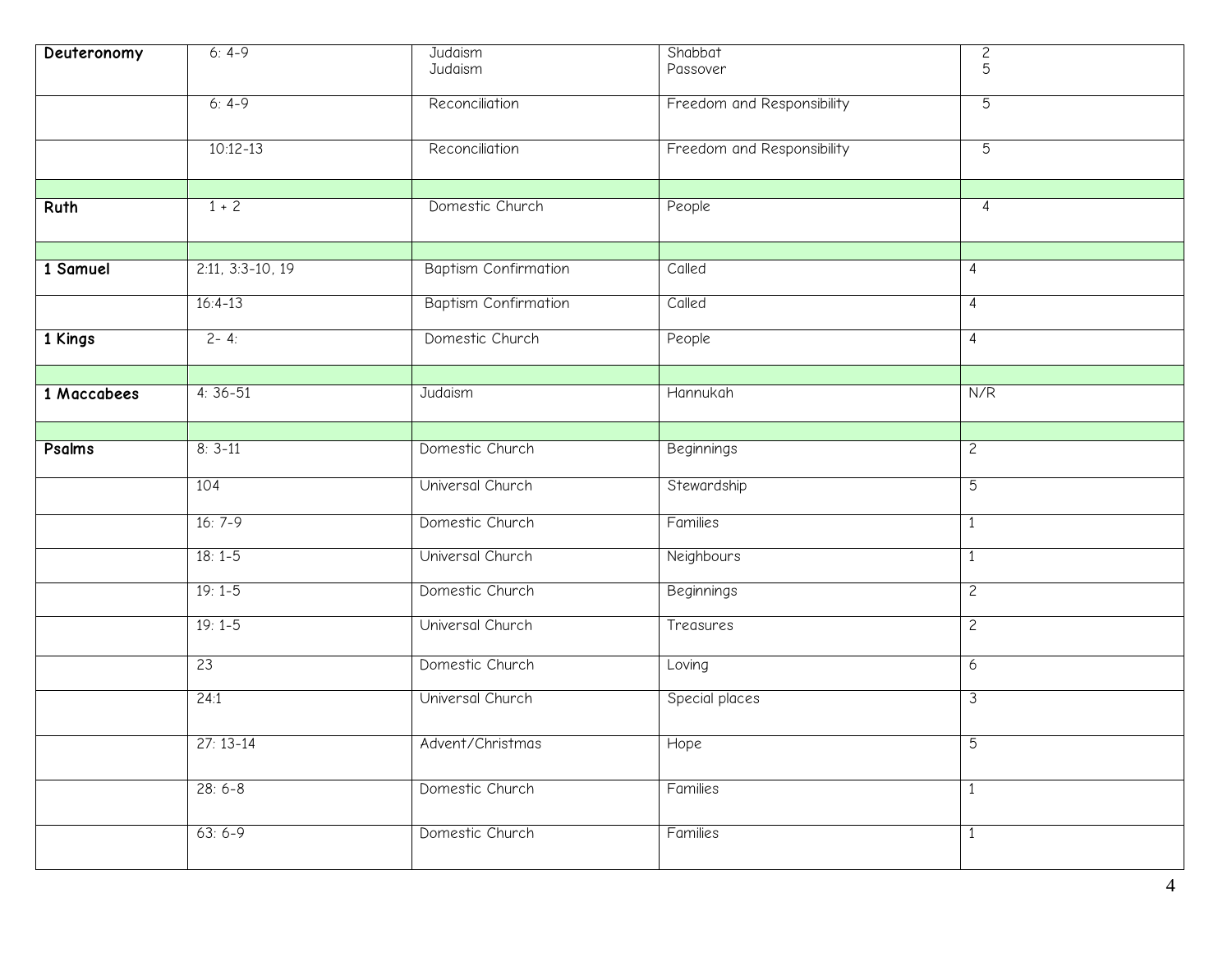|          | 84                   | Local Church                         | Journeys     | $\overline{\omega}$      |
|----------|----------------------|--------------------------------------|--------------|--------------------------|
|          | 118:19-20, 26-29     | Local Church                         | Journeys     | $\overline{3}$           |
|          | $122:1-9$            | Local Church                         | Journeys     | $\overline{\mathcal{L}}$ |
|          | 131                  | Domestic Church                      | Myself       | N/R                      |
|          | 136                  | Domestic Church                      | Loving       | 6                        |
|          | $147: 4-5, 8-9$      | Universal Church                     | Treasures    | $\mathbf{2}$             |
| Proverbs | 3                    | Domestic Church                      | People       | 4                        |
|          | $31:10-29$           | Baptism/Confirmation                 | Life choices | $\overline{5}$           |
|          |                      |                                      |              |                          |
| Isaiah   | 1:17                 | Universal Church                     | Stewardship  | 5                        |
|          | $9: 2-3, 5-6$        | Advent/Christmas                     | Hope         | 5                        |
|          | $9:2-6$              | Advent/Christmas                     | Preparing    | $\overline{2}$           |
|          | 11:1                 | Advent/Christmas                     | Visitors     | $\mathfrak{Z}$           |
|          | 11:2                 | Pentecost                            | Energy       | $\overline{3}$           |
|          | $12: 4-6$            | Universal Church                     | Neighbours   | $\mathbf{1}$             |
|          | $25:8-9$             | Advent/Christmas                     | Hope         | 5                        |
|          | $35:9-10$            | Advent/Christmas                     | Expectations | 6                        |
|          | $40:1-5$             | Advent/Christmas                     | Visitors     | $\overline{\omega}$      |
|          | 40: 1-5, 9-11, 28-31 | Domestic Church                      | Loving       | 6                        |
|          | $40:9-11$            | Advent/Christmas<br>Advent/Christmas | Gift<br>Hope | $\overline{4}$<br>5      |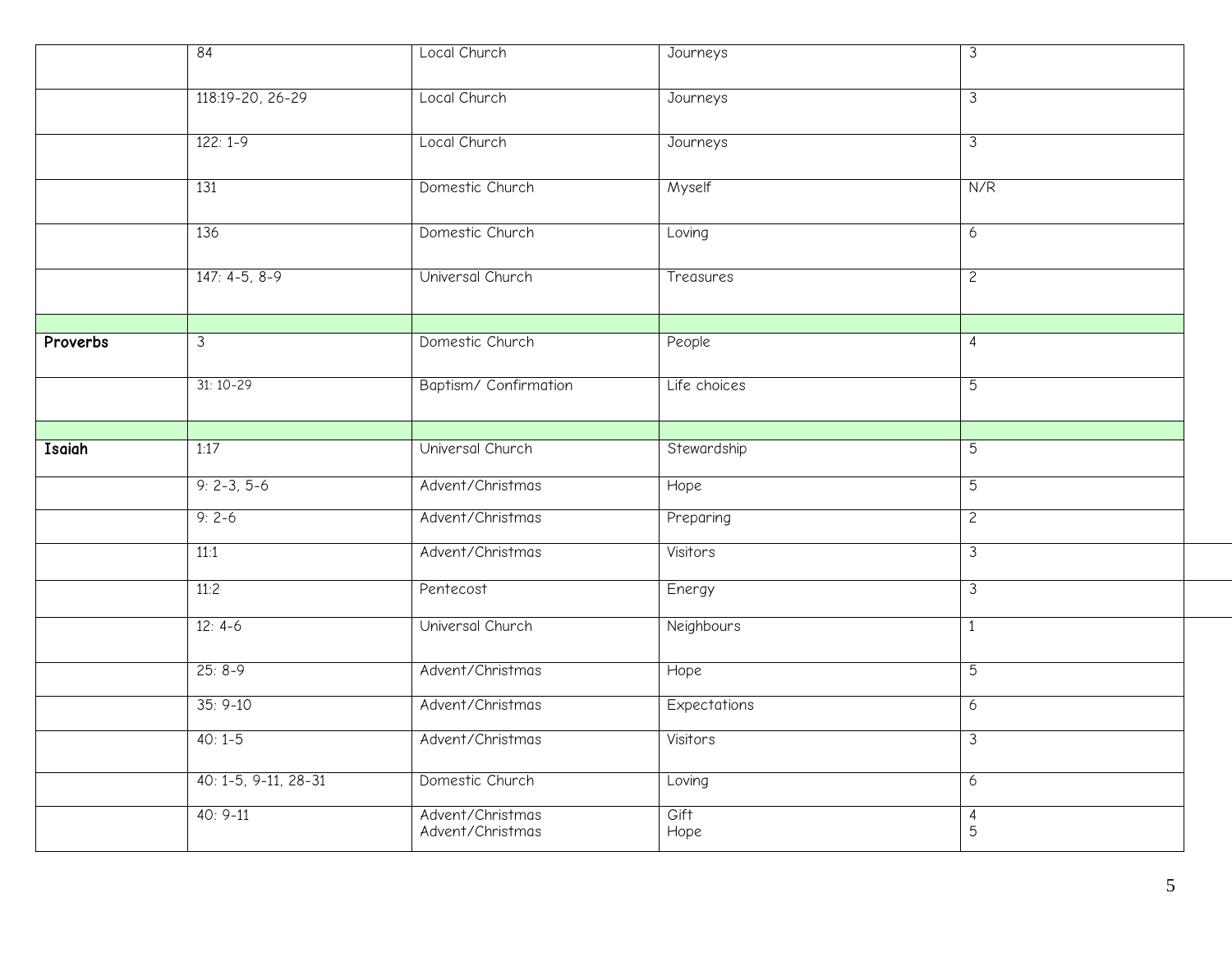|          | $43:1-2$                                     | Domestic Church                     | Myself                     | N/R                   |
|----------|----------------------------------------------|-------------------------------------|----------------------------|-----------------------|
|          | $58:3-8$                                     | Reconciliation                      | Freedom & Responsibility   | $5\overline{)}$       |
|          | $58: 9-11$                                   | Reconciliation                      | <b>Being Sorry</b>         | $\mathbf{1}$          |
|          | $61: 1 - 2, 10 - 11$                         | Local Church                        | Mission                    | $\overline{5}$        |
|          | $62:11-12$                                   | Advent/Christmas                    | Expectations               | $6\overline{6}$       |
|          |                                              |                                     |                            |                       |
| Jeremiah | 31:3                                         | Baptism/ Confirmation               | Promises                   | $\overline{3}$        |
|          |                                              |                                     |                            |                       |
| Hosea    | $11: 1-4$                                    | Domestic Church                     | Ourselves                  | $\overline{5}$        |
|          |                                              |                                     |                            |                       |
| Joel     | 2:13                                         | Lent/Easter                         | Change                     | $\mathbf{1}$          |
|          |                                              |                                     |                            |                       |
| Amos     | $5:14-15$                                    | Reconciliation                      | Freedom and Responsibility | 5                     |
|          |                                              |                                     |                            |                       |
| Jonah    | <b>Book</b>                                  | Judaism                             | Yom Kippur                 | $6\overline{6}$       |
|          |                                              |                                     |                            |                       |
| Micah    | 6:8                                          | Universal Church                    | Common Good                | 6                     |
|          |                                              |                                     |                            |                       |
| Matthew  | $1:1-17$                                     | Domestic Church                     | People                     | $\overline{4}$        |
|          | $1:18-25$                                    | Advent/Christmas                    | Hope                       | $\overline{5}$        |
|          | $2: 1-12, 13-15, 19-23$<br>$2: 13-15, 19-23$ | Advent/Christmas<br>Domestic Church | Birthday<br>People         | N/R<br>$\overline{4}$ |
|          |                                              |                                     |                            |                       |
|          | $2: 1-12, 16-18$                             | Advent/Christmas                    | Gift                       | $\overline{4}$        |
|          | $2: 1-12, 16-18,$                            | Advent/Christmas                    | Visitors                   | $\overline{3}$        |
|          | 2:23                                         | Universal Church                    | Special places             | 3                     |
|          | $3:13-17$                                    | Local Church                        |                            |                       |
|          |                                              |                                     | <b>Books</b>               | $\overline{2}$        |
|          | $5:1-2$                                      | Universal Church                    | Special places             | 3                     |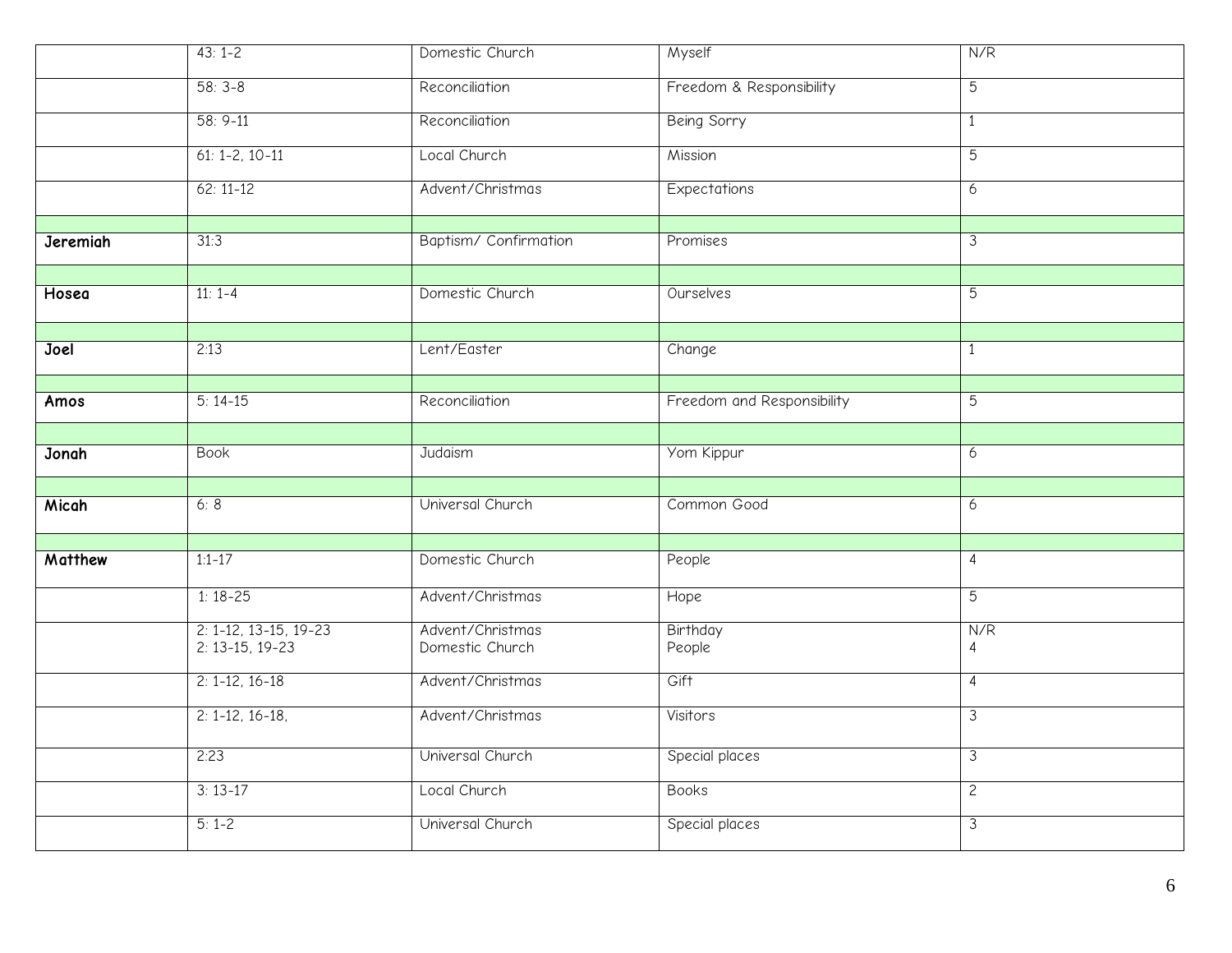|      | $5: 6-9$                                  | Baptism/Confirmation                                                            | Life choices                                                           | 5                      |
|------|-------------------------------------------|---------------------------------------------------------------------------------|------------------------------------------------------------------------|------------------------|
|      | $5:1-17$                                  | Lent/Easter<br>Reconciliation<br>Universal Church                               | Giving All<br>Freedom & Responsibility<br>Common Good                  | 3<br>5<br>6            |
|      | $5: 1-12, 44-48$                          | Domestic Church                                                                 | Loving                                                                 | 6                      |
|      | $5: 23 - 24$                              | Reconciliation                                                                  | <b>Building Bridges</b>                                                | 4                      |
|      | $5:43-48$                                 | Universal Church                                                                | Common Good                                                            | 6                      |
|      | $5:45-48$                                 | Eucharist                                                                       | Giving & Receiving                                                     | 4                      |
|      | $6: 2-4$                                  | Lent/Easter                                                                     | Self Discipline                                                        | 4                      |
|      | $6: 9-15$                                 | Eucharist                                                                       | Unity                                                                  | 6                      |
|      | $18:21-22$                                | Reconciliation                                                                  | <b>Rules</b>                                                           | $\overline{c}$         |
|      | $21:28-31$                                | Reconciliation                                                                  | Choices                                                                | $\overline{3}$         |
|      | $25: 31-40$                               | Lent/Easter<br>Universal Church                                                 | Giving All<br>Common Good                                              | 3<br>6                 |
|      | $28:1 - 10$                               | Lent/Easter<br>Lent/Easter<br>Pentecost                                         | Opportunities<br>Sacrifice<br>Energy                                   | $\mathbf{2}$<br>5<br>3 |
|      | $28: 6 - 10$                              | Pentecost                                                                       | Witnesses                                                              | 6                      |
|      |                                           |                                                                                 |                                                                        |                        |
| Mark | $1:1-5$<br>1:9<br>$1:9 - 11$<br>$1: 1-17$ | Advent/Christmas<br>Universal Church<br>Baptism/Confirmation<br>Domestic Church | <b>Expectations</b><br>Special Places<br>Vocation/Commitment<br>People | 6<br>3<br>6<br>4       |
|      | 1:9                                       | Universal Church                                                                | Special Places                                                         | 3                      |
|      | $1:14-20$                                 | Baptism/Confirmation                                                            | Called                                                                 | 4                      |
|      | $3:13-19$                                 | Local Church                                                                    | Community                                                              | 4                      |
|      | $6: 6 - 7, 30 - 32$<br>6:13               | Reconciliation<br>Reconciliation                                                | Friends<br>Healing                                                     | N/R<br>6               |
|      | $6:30-32$                                 | Universal Church                                                                | <b>Neighbours</b>                                                      | $\mathbf{1}$           |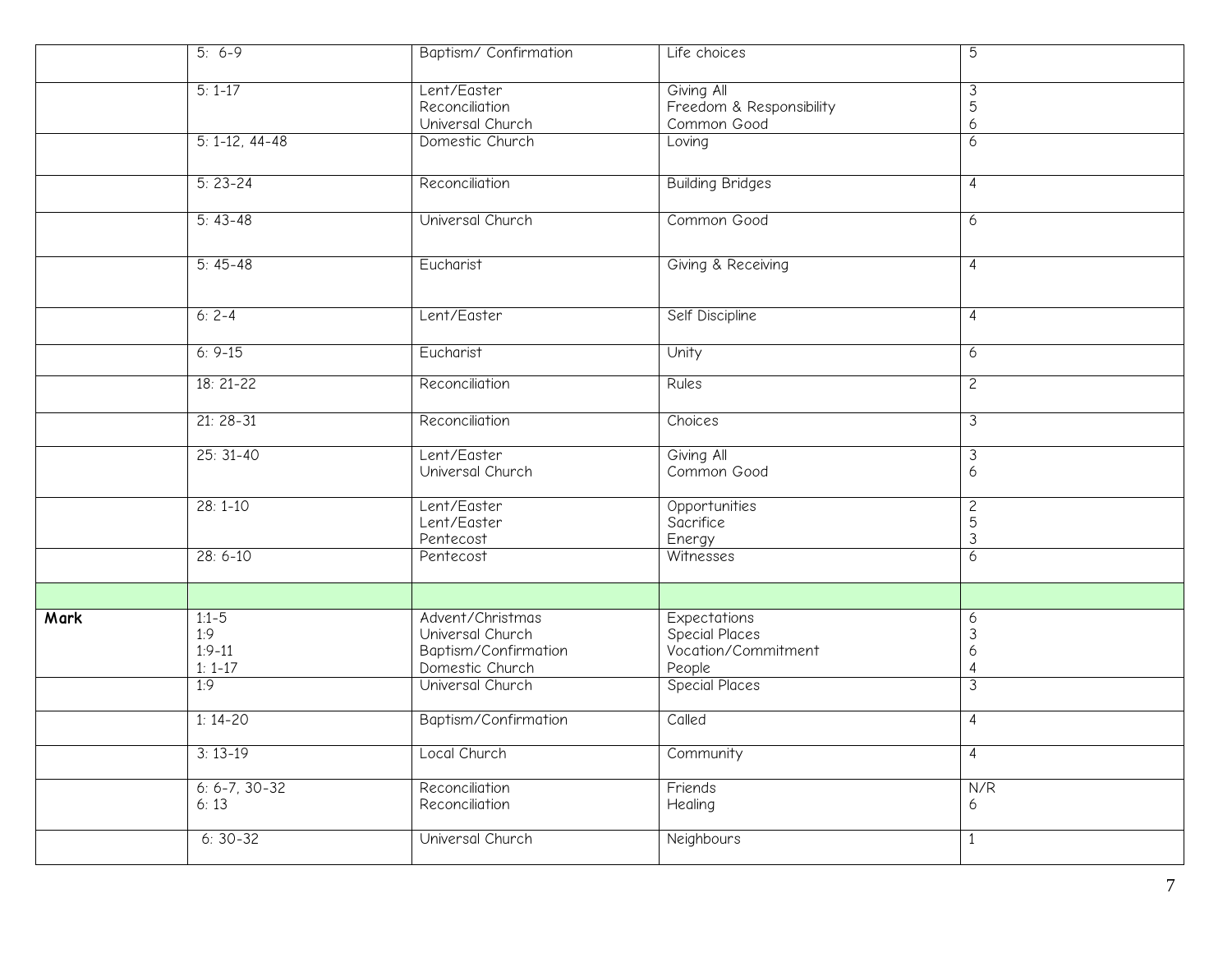|      | $10:13,14-16$                                                 | Eucharist                                                | Gathering                    | N/R                               |
|------|---------------------------------------------------------------|----------------------------------------------------------|------------------------------|-----------------------------------|
|      | $10:13-16$                                                    | Baptism/Confirmation                                     | Belonging                    | 1                                 |
|      | $11: 1-11$                                                    | Lent/Easter<br>Lent/Easter                               | Change<br>Opportunities      | 1<br>$\mathbf{2}$                 |
|      | $11:15-17$                                                    | Universal Church                                         | <b>Special Places</b>        | 3                                 |
|      | $12:28-31$                                                    | Reconciliation                                           | Freedom and Responsibility   | $\overline{5}$                    |
|      | $12:30 - 31$                                                  | Reconciliation                                           | <b>Building Bridges</b>      | 4                                 |
|      | 13:33<br>$14:10-11$                                           | Advent/Christmas<br>Lent/Easter                          | Hope<br>Sacrifice            | 5<br>5                            |
|      | 14:26-31, 32-46<br>$14:32-46$                                 | Lent/Easter<br>Lent/Easter                               | Giving All<br>Sacrifice      | 3<br>5                            |
|      | $15:1-15$                                                     | Lent/Easter                                              | Sacrifice                    | $\overline{5}$                    |
|      | $15:16-21$                                                    | Lent/Easter                                              | Opportunities                | $\mathbf{2}$                      |
|      | $15:21-27$                                                    | Lent/Easter                                              | Giving All                   | 3                                 |
|      | $15:23-41$                                                    | Lent/Easter                                              | Self discipline              | $\overline{4}$                    |
|      | $15:21-41$                                                    | Lent/Easter                                              | Sacrifice                    | $\overline{5}$                    |
|      | $16:1-6$                                                      | Lent/Easter                                              | Change                       | $\mathbf{1}$                      |
|      | $16: 2 - 8$                                                   | Lent/Easter                                              | Self-Discipline              | 4                                 |
|      |                                                               |                                                          |                              |                                   |
| Luke | $1:18 - 25$<br>$1: 26 - 31, 38, 39 - 45$<br>1:26-31,38, 39-45 | Advent/Christmas<br>Advent/Christmas<br>Advent/Christmas | Hope<br>Preparing<br>Waiting | 5<br>$\mathbf{2}$<br>$\mathbf{1}$ |
|      | $1: 26-31, 38-58$                                             | Advent/Christmas                                         | Visitors                     | 3                                 |
|      | $2:1-7$<br>$2:1 - 20$                                         | Advent/Christmas<br>Advent/Christmas                     | Preparing<br>Visitors        | $\mathbf{2}$<br>$\mathfrak{Z}$    |
|      | $2: 1 - 7, 8 - 20$                                            | Advent/Christmas                                         | Waiting                      | 1                                 |
|      | $2: 4-7, 8-20$<br>$2:1-20$                                    | Advent/Christmas<br>Advent/Christmas                     | Birthday<br>Visitors         | N/R<br>$\mathfrak{Z}$             |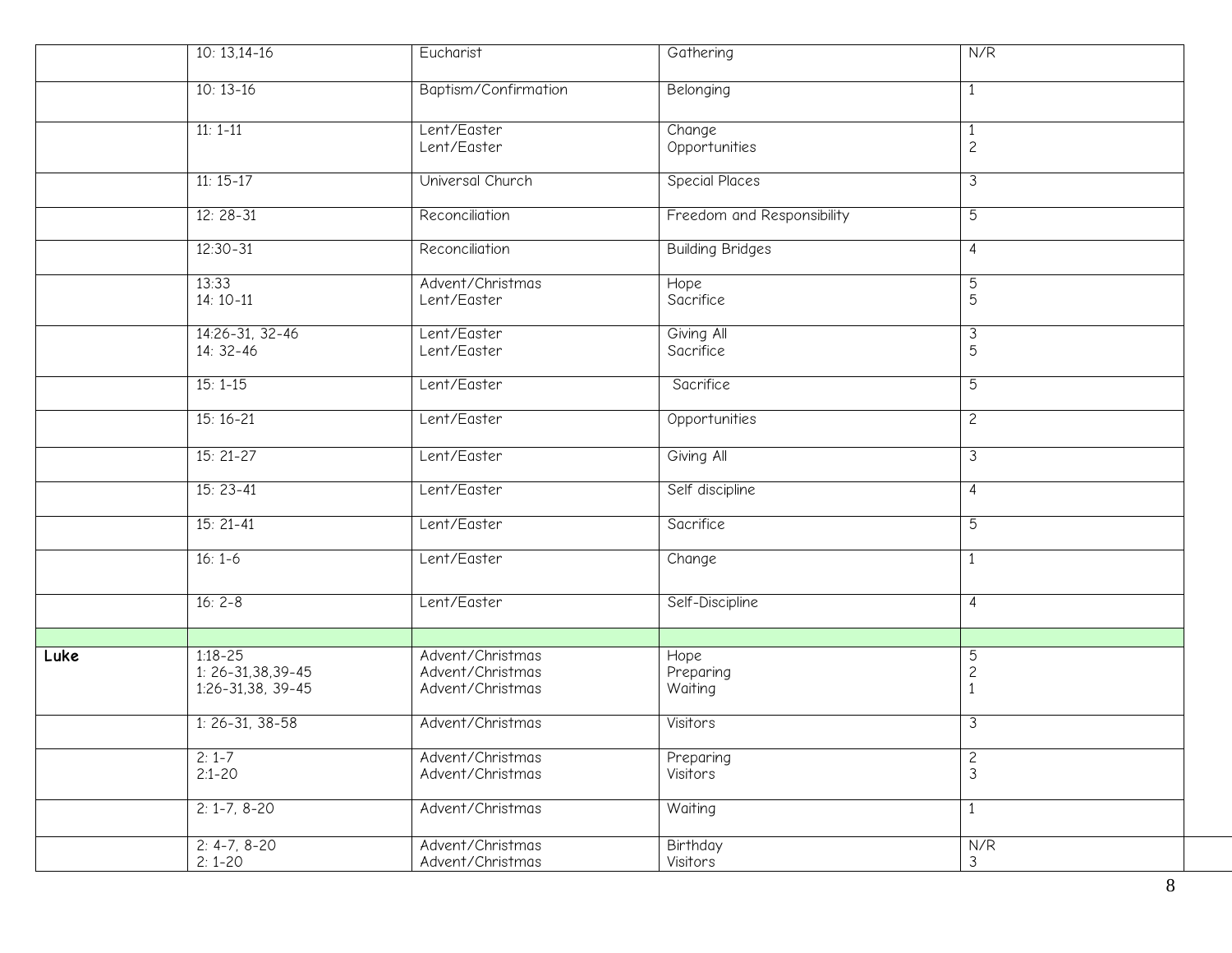| 2:11                     | Universal Church                  | Special places                | 3                            |
|--------------------------|-----------------------------------|-------------------------------|------------------------------|
| 2:22b                    | Local Church                      | Celebrating                   | N/R                          |
| $2:39-40$                | Domestic Church                   | Homes                         | 3                            |
| $2: 23 - 40, 41 - 52$    | Local Church                      | <b>Special People</b>         | $\mathbf{1}$                 |
| $2: 40-51$               | Domestic Church                   | People                        | $\overline{4}$               |
| $2: 51 - 52$             | Lent/Easter                       | Growing                       | N/R                          |
| $4: 1 - 4$<br>$4: 1-12$  | Lent/Easter<br>Lent/Easter        | Giving All<br>Sacrifice       | $\mathfrak{Z}$<br>5          |
| $4:14-22$                | Local Church<br>Universal Church  | Mission<br>Common Good        | 5<br>6                       |
| $5: 27-31$<br>$5: 27-32$ | Reconciliation<br>Local Church    | <b>Being Sorry</b><br>Mission | $\mathbf{1}$<br>5            |
| $6: 27-28, 32-36$        | Lent/Easter                       | Self Discipline               | 4                            |
| $8:1-3$                  | Local Church                      | Mission                       | 5                            |
| $10:25-37$               | Universal Church                  | Neighbours                    | $\mathbf{1}$                 |
| 12: 27-28, 29-30         | Universal Church                  | Treasures                     | $\overline{c}$               |
| $12:27-30$               | Domestic Church                   | Families                      | $\mathbf{1}$                 |
| 12.32-34                 | Universal Church                  | Stewardship                   | 5                            |
| $15:3-7$                 | Reconciliation                    | <b>Building Bridges</b>       | $\overline{4}$               |
| $15:11-20$<br>$15:11-32$ | Reconciliation<br>Domestic Church | Choices<br>Loving             | 3<br>6                       |
| $18:35-43$               | Reconciliation                    | Healing                       | 6                            |
| $19:1 - 10$              | Reconciliation                    | Being sorry                   | 1                            |
| 22:14-20                 | Eucharist                         | Memorial sacrifice            | $\overline{5}$               |
| 22:19-20                 | Eucharist<br>Eucharist            | Meals<br>Thanksgiving         | $\mathbf{1}$<br>$\mathbf{2}$ |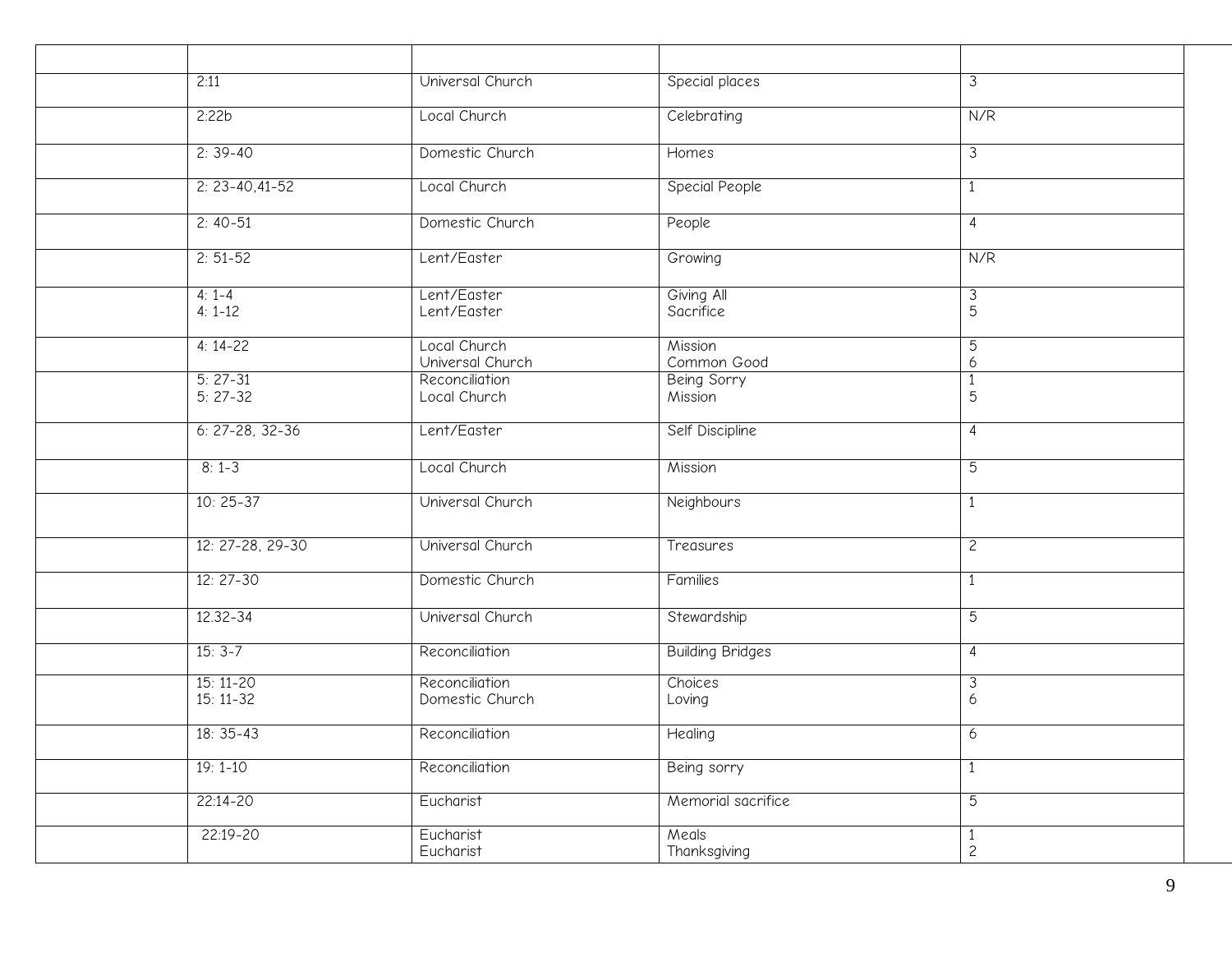|      | $23:26-43$               | Lent/Easter            | Sacrifice                               | 5                              |  |
|------|--------------------------|------------------------|-----------------------------------------|--------------------------------|--|
|      |                          |                        |                                         |                                |  |
|      | $23: 33-35, 38-43$       | Lent/Easter            | Change                                  | $\mathbf{1}$                   |  |
|      | $241-9$                  | Pentecost              | Spread the Word                         | $\mathsf{S}$                   |  |
|      |                          |                        |                                         |                                |  |
|      | $24:1-12$                | Lent/Easter            | Giving All                              | 3                              |  |
|      | $24:13-35$               | Pentecost              | Transformation                          | $\overline{5}$                 |  |
|      | $24: 44-49$              | Pentecost              | Witnesses                               | 6                              |  |
|      | $24:48-52$               | Pentecost              | Spread the Word                         | $\overline{c}$                 |  |
|      |                          |                        |                                         |                                |  |
|      |                          |                        |                                         |                                |  |
| John | 1:5                      | Advent/Christmas       | Hope                                    | 5                              |  |
|      | $1:14-18$                | Advent/Christmas       | Expectations                            | 6                              |  |
|      |                          |                        |                                         |                                |  |
|      | $12:24-25$               | Lent/Easter            | Death & New Life                        | 6                              |  |
|      | $1:35 - 41$              | Baptism/Confirmation   | Vocation/Commitment                     | 6                              |  |
|      | 6: 35, 37, 51, 60, 67-68 | Lent/Easter            | Death and New Life                      |                                |  |
|      |                          |                        |                                         | 6                              |  |
|      | $11: 1-43$               | Lent/Easter            | Death and New Life                      | 6                              |  |
|      |                          |                        |                                         |                                |  |
|      | $12:24-25$               | Lent/Easter            | Death and New Life                      | 6                              |  |
|      |                          |                        |                                         |                                |  |
|      | $13:14-15$               | Lent/Easter            | Opportunities                           | $\overline{c}$                 |  |
|      | $13: 4-9, 12-15$         | Lent/Easter            | Self-discipline                         | $\overline{4}$                 |  |
|      |                          |                        |                                         |                                |  |
|      | 13:33                    | Pentecost<br>Pentecost | Holidays & Holy Days<br>Spread The Word | $\mathbf{1}$<br>$\overline{c}$ |  |
|      |                          |                        |                                         |                                |  |
|      | $13:34-35$               | Lent/Easter            | Growing                                 | N/R                            |  |
|      |                          | Lent/Easter            | Sacrifice                               | 5                              |  |
|      |                          | Reconciliation         | Friends                                 | N/R                            |  |
|      |                          | Reconciliation         | Being Sorry                             | $\frac{1}{3}$                  |  |
|      |                          | Domestic Church        | Homes                                   |                                |  |
|      | 14: 15, 18-19, 26        | Pentecost              | Spread The Word                         | $\overline{c}$                 |  |
|      |                          |                        |                                         |                                |  |
|      | 14:18                    | Pentecost              | Holidays & Holy Days                    | $\mathbf{1}$                   |  |
|      |                          |                        |                                         |                                |  |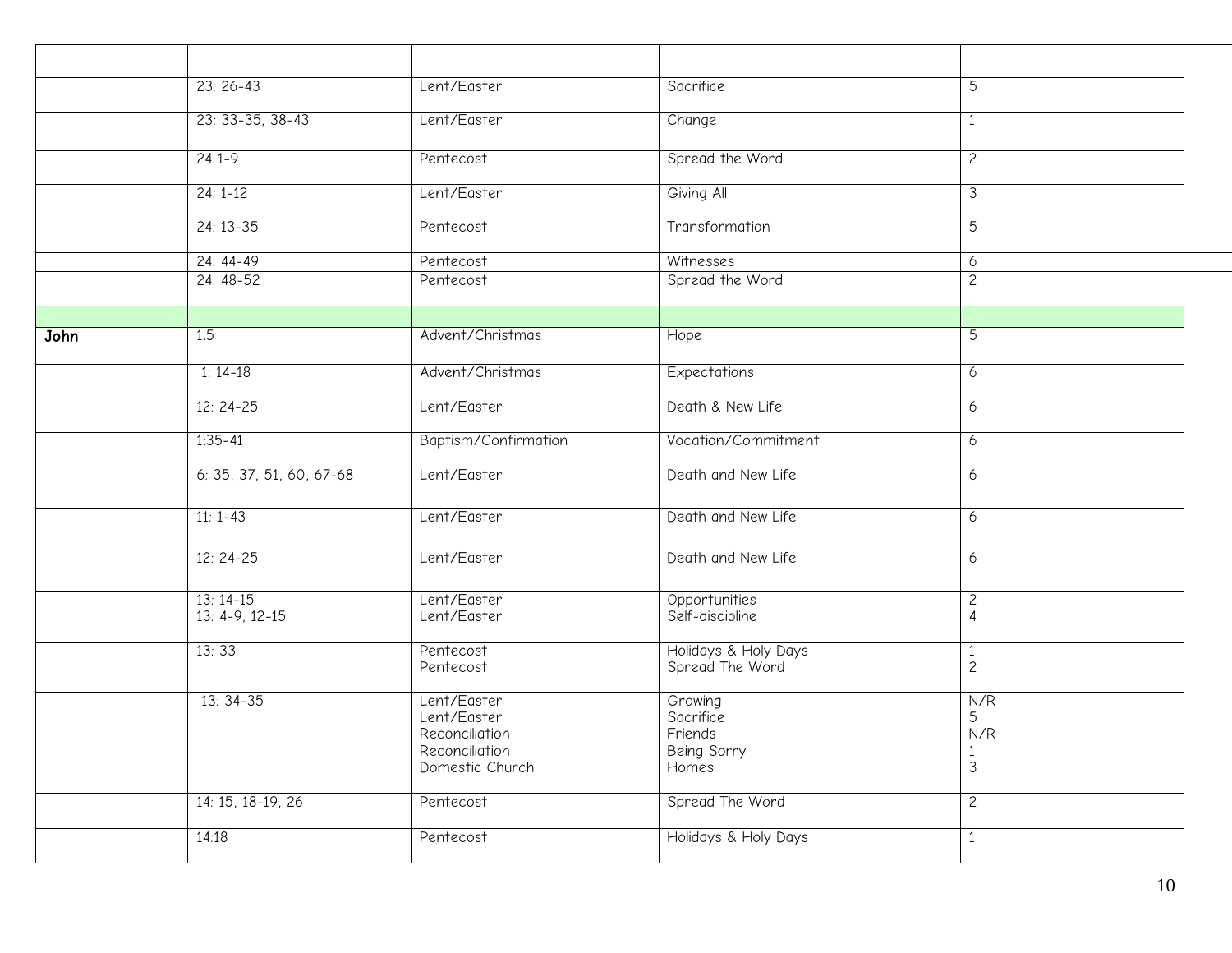|                         | 14:26                      | Pentecost                           | Holidays & Holy Days                                 | $\mathbf{1}$                          |
|-------------------------|----------------------------|-------------------------------------|------------------------------------------------------|---------------------------------------|
|                         | 14:27<br>$15: 9-14$        | Eucharist<br>Domestic Church        | Unity<br>Loving                                      | 6<br>6                                |
|                         | 15:12                      | Reconciliation                      | Rules                                                | $\overline{2}$                        |
|                         | 16: 5,7,13<br>$16:5 - 7$   | Pentecost<br>Pentecost              | Spread The Word<br>Energy                            | $\overline{c}$<br>$\mathfrak{Z}$      |
|                         | $17: 11-12, 20-23$         | Local Church                        | Mission                                              | $\overline{5}$                        |
|                         | $17: 11, 20-23$            | Eucharist                           | Unity                                                | $\overline{6}$                        |
|                         | 19: 16-21, 25-30, 38-42    | Lent/Easter                         | Death and New Life                                   | 6                                     |
|                         | $20:1-10$                  | Lent/Easter                         | Sacrifice                                            | $\overline{5}$                        |
|                         | $20:1-8$                   | Lent/Easter                         | Death & New Life                                     | 6                                     |
|                         |                            |                                     |                                                      |                                       |
| Acts of the<br>Apostles | $1: 6-14$<br>$1: 6-11$     | Pentecost<br>Pentecost              | Witnesses<br>Energy                                  | $\boldsymbol{6}$<br>$\mathfrak{Z}$    |
|                         |                            |                                     |                                                      |                                       |
|                         | $2: 1-4$                   | Pentecost<br>Pentecost<br>Pentecost | Good News<br>Holidays & Holy Days<br>Spread The Word | N/R<br>$\mathbf{1}$<br>$\overline{c}$ |
|                         | $2: 1-18, 43$<br>$2: 1-18$ | Pentecost<br>Pentecost              | Energy<br>New Life                                   | $\mathfrak{Z}$<br>4                   |
|                         | $2: 22 - 24, 32$           | Pentecost                           | Witnesses                                            | 6                                     |
|                         | $2: 32-39, 41-42$          | Pentecost                           | Transformation                                       | 5                                     |
|                         | $4:1 - 26$                 | Pentecost                           | New Life                                             | 4                                     |
|                         | $6:6 - 7:6$                | Pentecost                           | Witnesses                                            | 6                                     |
|                         | $6: 2-13; 7: 57-60$        | Local Church                        | Community                                            | $\overline{4}$                        |
|                         | $8: 26-30, 34-38$          | Pentecost                           | New Life                                             | 4                                     |
|                         | $16:11-15$                 | Pentecost                           | Witnesses                                            | 6                                     |
|                         | $22: 6-16$                 | Pentecost                           | Transformation                                       | 5                                     |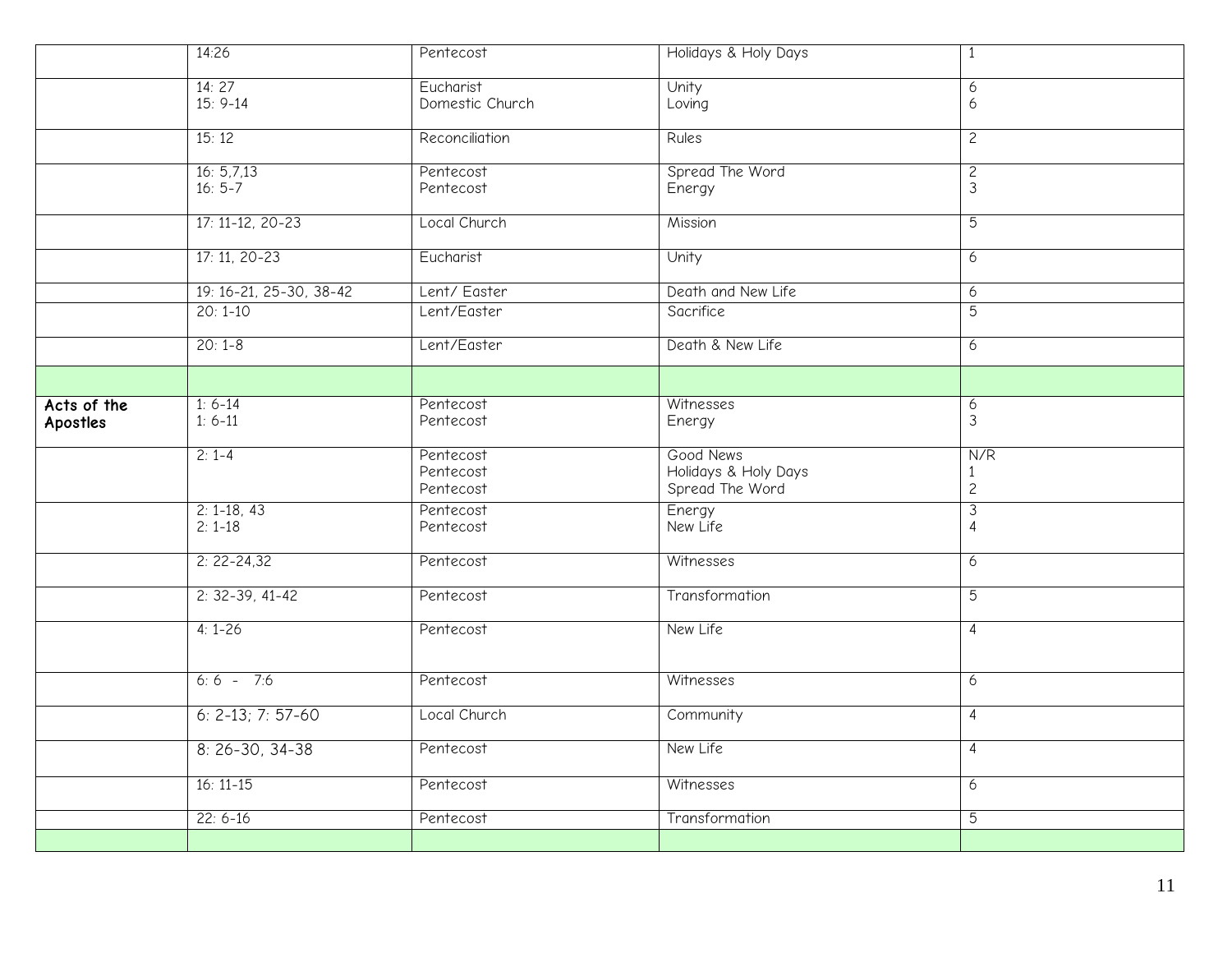| Romans           | 5:5                              | Universal Church          | Special places      | $\overline{3}$      |
|------------------|----------------------------------|---------------------------|---------------------|---------------------|
|                  | $8:14-17$                        | Pentecost                 | Transformation      | $\overline{5}$      |
|                  | $8:22-28$                        | Pentecost                 | Spread the Word     | $\overline{2}$      |
|                  | $12:3-10$                        | Eucharist                 | Unity               | 6                   |
|                  | $12: 4-5$                        | Universal Church          | God's People        | 4                   |
|                  | $12: 8-11$                       | Local Church              | Community           | $\overline{4}$      |
|                  | $12: 8-13$                       | Domestic Church           | Homes               | 3                   |
|                  | $13:9b-13a$                      | Advent/Christmas          | Visitors            | 3                   |
|                  | $15: 4-6$                        | Local Church              | Sources             | 6                   |
|                  |                                  |                           |                     |                     |
| 1 Corinthians    | $1:8-9$                          | Advent/Christmas          | <b>Expectations</b> | 6                   |
|                  | 10:17                            | Eucharist                 | Unity               | 6                   |
|                  | $11:24-27$                       | Eucharist                 | Giving & Receiving  | $\overline{4}$      |
|                  | $12: 4-8, 11$<br>12: 12-17,21,27 | Pentecost<br>Local Church | Energy<br>Mission   | $\mathfrak{Z}$<br>5 |
|                  | $12: 4-30$                       | Universal Church          | God's people        | 4                   |
|                  | 12: 31; 13: 1-8a, 13             | Baptism/Confirmation      | Called              | $\overline{4}$      |
|                  | $16:13-14$                       | Advent/Christmas          | Expectations        | 6                   |
|                  |                                  |                           |                     |                     |
| 2 Corinthians    | $6:3-10$                         | Pentecost                 | New Life            | 4                   |
| <b>Galatians</b> | $5: 17-17, 22-23$                | Pentecost                 | Transformation      | 5                   |
|                  |                                  |                           |                     |                     |
|                  |                                  |                           |                     |                     |
|                  | $4: 4-6$                         | Advent/Christmas          | Preparing           | $\mathsf{S}$        |
|                  |                                  |                           |                     |                     |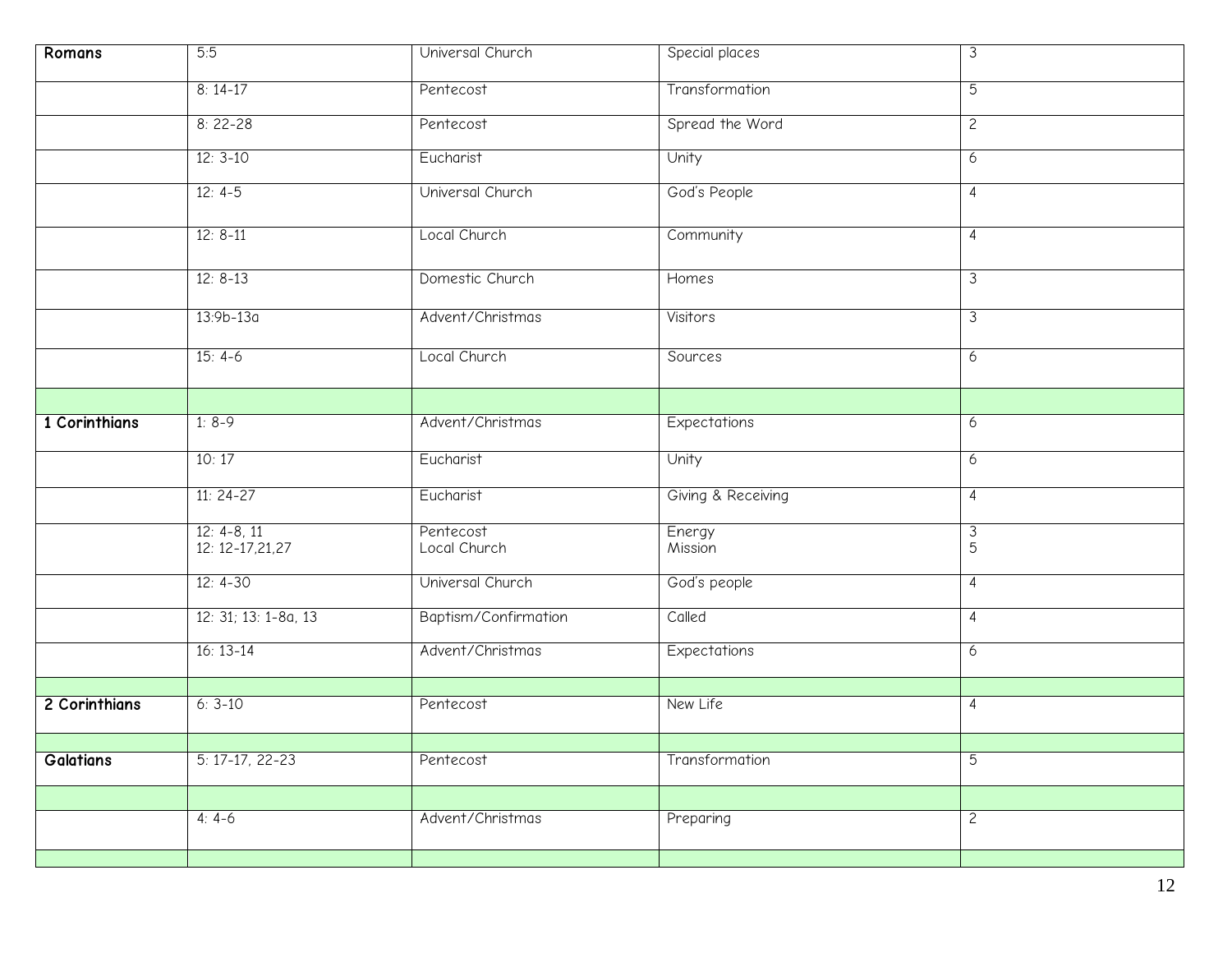| <b>Ephesians</b>   | $1: 3-6$             | Domestic Church      | <b>Beginnings</b>       | $\overline{c}$   |
|--------------------|----------------------|----------------------|-------------------------|------------------|
|                    |                      | Advent/Christmas     | Gift                    | 4                |
|                    | 2:10                 | Pentecost            | Witnesses               | 6                |
|                    |                      |                      |                         |                  |
|                    | $4:1 - 7$            | Baptism/Confirmation | Life choices            | 5                |
|                    | $4: 11 - 13,15$      | Baptism/Confirmation | Life choices            | 5                |
|                    |                      |                      |                         |                  |
|                    | $4: 26, 31-32$       | Domestic Church      | Loving                  | 6                |
|                    | $5: 1 - 9, 6: 1 - 4$ | Domestic Church      | Homes                   | 3                |
|                    |                      |                      |                         |                  |
| <b>Philippians</b> | $4: 4-7$             | Advent/Christmas     | Gift                    | 4                |
|                    |                      |                      |                         |                  |
|                    | $4: 4-9$             | Domestic Church      | Ourselves               | $\overline{5}$   |
|                    |                      |                      |                         |                  |
| Colossians         | $3:10-11$            | Domestic Church      | Ourselves               | 4                |
|                    |                      |                      |                         | 5                |
|                    | $3:10-17$            | Reconciliation       | Rules                   | $\overline{c}$   |
|                    | $3:12-13$            | Universal Church     | God's people            | 4                |
|                    | $3:12-15$            | Reconciliation       | <b>Building Bridges</b> |                  |
|                    | $3:10-11, 12-17$     | Domestic Church      | Ourselves               | $\overline{5}$   |
|                    | $3:12-17$            | Domestic Church      | Homes                   | 3                |
|                    |                      |                      |                         |                  |
| 1 Thessalonians    | $4: 13-14, 18$       | Pentecost            | Spread The Word         | $\overline{c}$   |
|                    |                      |                      |                         |                  |
|                    | $5:14-15$            | Universal Church     | God's people            | $\overline{4}$   |
|                    |                      |                      |                         |                  |
|                    | $5:12-18$            | Reconciliation       | Choices                 | 3                |
|                    |                      |                      |                         |                  |
| 2 Timothy          | 4:22                 | Eucharist            | Listening and Sharing   | 3                |
|                    |                      |                      |                         |                  |
| <b>Titus</b>       | $3:2-8$              | Domestic Church      | Loving                  | $\boldsymbol{6}$ |
|                    |                      |                      |                         |                  |
| James              | $5:7-8$              | Advent/Christmas     | Hope                    | $\overline{5}$   |
|                    |                      |                      |                         |                  |
|                    | $5:13-16$            | Reconciliation       | Healing                 | 6                |
|                    |                      |                      |                         |                  |